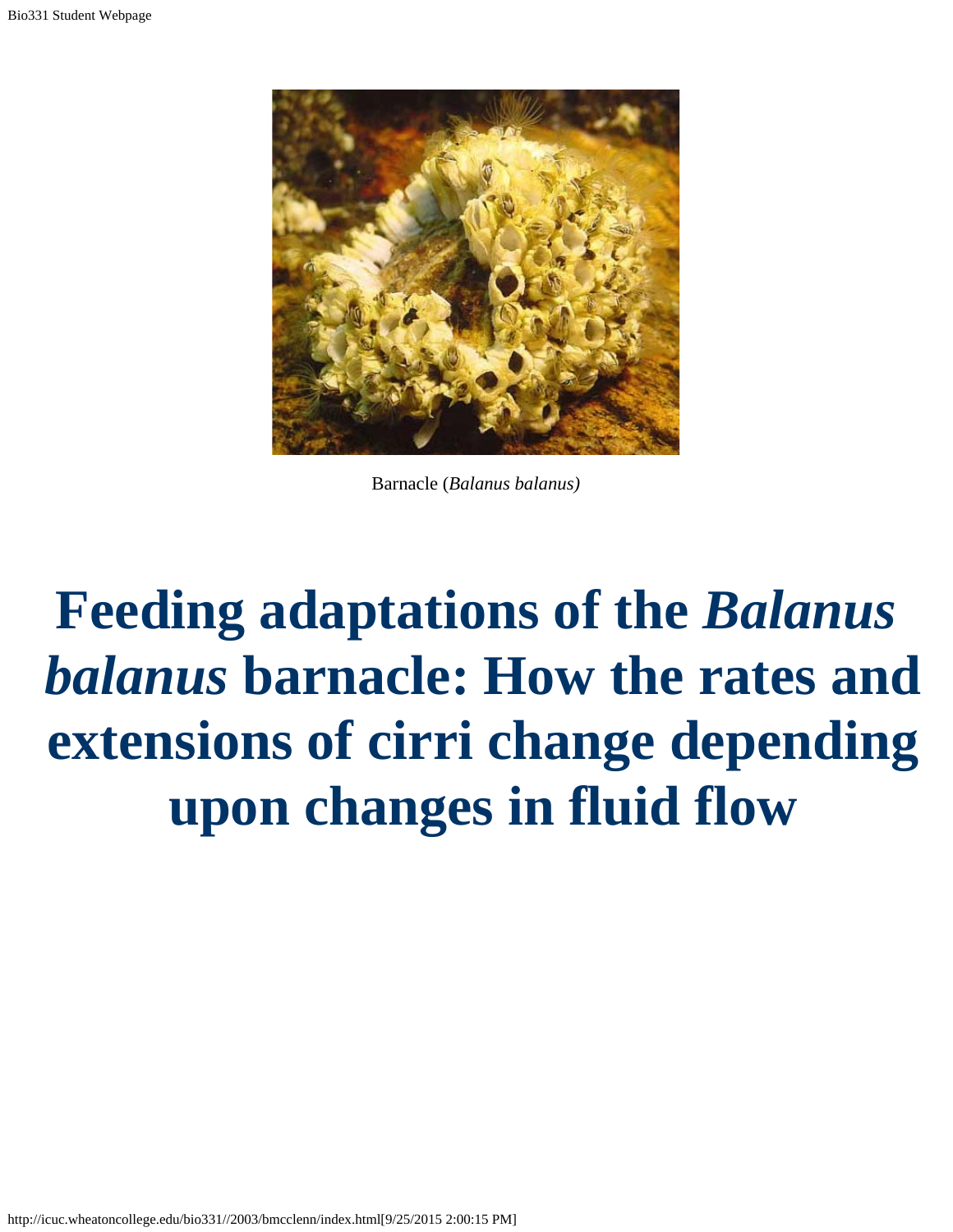

Bonnie McClennan bmcclenn@wheatonma.edu 508-286-5348

# **Table of contents**

**[Introduction](#page-0-0)** 

[Materials and Methods](#page-0-0)

**[Results](#page-0-0)** 

**[Discussion](#page-0-0)** 

**[References](#page-0-0)** 

**[Figure 1](#page-4-0)**

[Figure 2 and 3](#page-4-1)

**Feeding Adaptations of the Balanus balanus barnacle: How the rates and extensions of cirri change depending upon changes in fluid flow**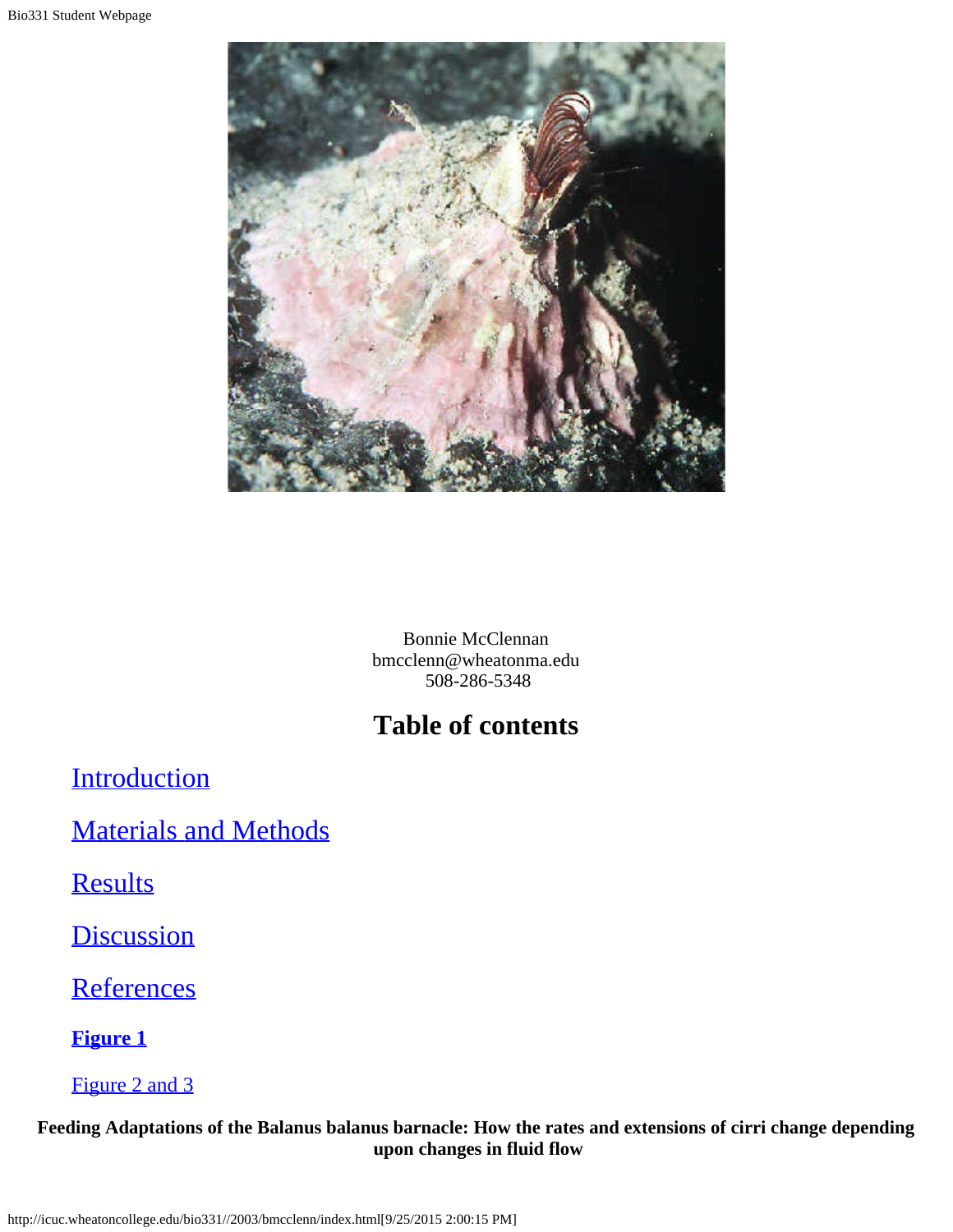### **Introduction**

Balanus balanus barnacles are members of the crustacean class that typically are found in inter-tidal zones. All barnacles are hermaphrodites that attach themselves to their substrate (usually rocks, pebbles, shells, clams) during their larval stage and stay attached throughout their lives (Beller, 2000). Due to the barnacle's inter-tidal habitat, they are subject to numerous changes in their environment and therefore must adapt. One of these environmental changes that the barnacle has to adapt to is changes in fluid flow. A general adaptation to changes in fluid flow that the Balanus balanus barnacle has evolved is evident through the barnacles orientation on a substrate. When they attach themselves to the substrate, the barnacles typically orient themselves in clusters that flow upstream, perpendicular to ambient water flow (Pullen & LaBarbera, 1991). This orientation is optimal for barnacles because studies have shown that upstream clusters capture more food particles and have a larger growth rate than clusters that are orientated downstream (Pullen & LaBarbera, 1991). Due to different orientations within a cluster, the sizes of full grown barnacles vary between 3 and 23 centimeters (Beller, 2000).

Barnacles use filter feeding to obtain their plankton and other food. This filter feeding mechanism includes long cirri (limbs) that are covered in tiny hairs unrolling from the operculum and extending across the water to capture their prey (Dill, Lawrence & Gillett, Jill, 1992). There is no muscle in the six pairs of cirri, so the unrolling and extension of the cirri is due to pressure in the haemocoel rather than muscle contraction (An example of a sessile filter feeder: The Barnacle, 1997). Depending upon different environmental conditions, barnacles have been shown to elicit three general patterns of cirri movement: normal beat, rapid beat, and extension (Pullen & LaBarbera, 1991). Typically during conditions of high flow, the barnacles shift from rapid cirri beating to long cirri extensions or retraction of their cirri and closing of the operculum (Pullen & LaBarbera, 1991). This retraction of cirri is a defense mechanism barnacles have developed to survive in their inter-tidal zone environment. This defense mechanism is primarily used to escape from predators (Mauck & Harkless, 2001). This defense mechanism is lessened during feeding times and is why this experiment compares the rates and extensions of cirri movement under different flow conditions while the barnacle is feeding (Sturdy, 2002).

For this experiment, the Balanus balanus barnacle's feeding adaptations to changes in fluid flow were tested. Specifically this experiment compared the extension and rate of cirri movement in high-flow, mid-flow, and no-flow conditions. Three hypotheses were created. Hypothesis one was that the barnacle will have an average rate of cirri movement, and cirri extension (both height and width) in mid-flow than at either high-flow or no-flow situations. This is because mid-flow is not an extreme water flow condition like no-flow or high-flow conditions; therefore, barnacles will not alter their cirri movement or extension as much to accommodate different environmental conditions. Hypothesis two was that at conditions of no-flow and high-flow the rate of cirri will increase from that of mid-flow and both the height and width or cirri extension will increase due to drastic changes in their environment. Hypothesis three was that at a high-flow scenario, the barnacle will retract its cirri and close up completely in order to protect itself from hazardous conditions.

The experiment collaborated with Nicole Schaaf and Lisa Martin. Nicole Schaaf and I both did experiments that looked at the feeding mechanisms of marine organisms. Nicole Schaaf tested chemosensation of starfish and how that impacts their feeding strategies while I looked at barnacles feeding response to different water flow conditions. Lisa Martin and I both did experiments that used marine organisms that have evolved a hard outer covering to live in their ever changing environment. Lisa Martin looked at shell preference in hermit crabs while I looked at barnacles adaptations to changes in fluid flow.

## **Materials and Methods**

 For this research project one glass tank, one Balanus balanus barnacle, plankton, pipette, a digital video camcorder, aerator, I-Movie, and adobe photoshop were used. This experiment took three days to perform and was conducted in the cool room on the third floor of the Science Center.

Day one began with the rinsing of the plastic aquarium that was previously washed to avoid transferring diseases to the Balanus balanus. Next sea water was made with a fellow experimenter Lisa Martin. The creation of sea water took about 20 minuets. We used instant ocean salt and five gallons of pre-cooled deionized water. The deionized water was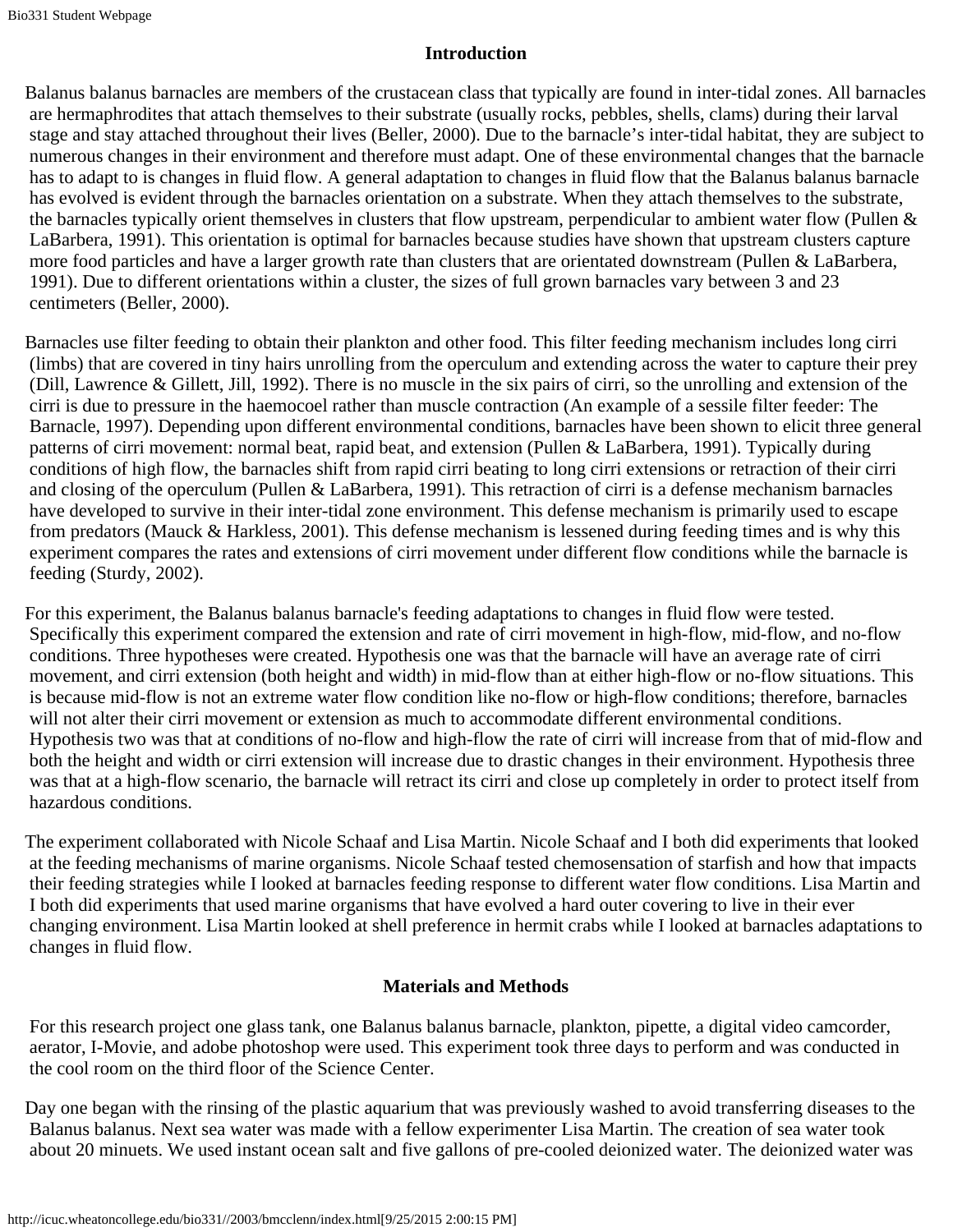obtained from the cool room (3rd floor of the Science Center at Wheaton College) and therefore was at 10 degrees Celsius. The temperature of our salt water was compared with the temperature of the aquarium holding our animals using a thermometer. The salinity of our salt water was compared with the salinity of the aquarium holding our animals using a hydrometer. The salinity of both aquariums sea water was 25 degrees (specific gravity). The salt water was then aerated using an aerator for about 30 minutes. Next, some of the salt water was poured into the new aquarium. While the new aquarium was being aerated, plankton from the cool room was obtained and placed next to the new aquarium.

Once the new aquarium's temperature and salinity was equal to the old aquarium, the Balanus balanus was obtained from its original aquarium and placed in the center of the new aquarium. About 2 millimeters of plankton was placed from the top into the new aquarium. The barnacle was observed for approximately 3 minutes before it began to open their operculum and extend their cirri (retractable appendages).

A digital video camcorder was obtained and set up on a tripod as close to the aquarium as was possible. About 2 millimeters of plankton was placed into the aquarium. The digital video camera was focused and 5 minutes of the barnacle feeding was recorded to obtain a constant. After recording, the barnacle was placed back into its original aquarium and the work bench was cleaned up.

Day 2 began by setting up the aquarium with pre-made 12 degree aerated salt water. The barnacle was then placed in the center of the aquarium and was able to adjust to its new surroundings for about five minuets. Meanwhile, the digital video camera was set up on a tripod as close to the aquarium as possible. Once the 5 minutes were up, about 2 millimeters of plankton was placed into the aquarium from the surface. The digital video camera then recorded the cirri movement for 5 minutes. Once the 5 minutes passed, the digital video camera was paused. The aerator was plugged in and placed on the bottom of the aquarium. The digital video camera was set to record and a sample size of about 2 millimeters of plankton was obtained and dropped on the surface of the water. The cirri movement and extension was recorded for 5 minutes. After 5 minutes, the digital video camera was paused and the aerator was removed from the aquarium. The barnacles were given 5 minutes at a no-flow condition in order to return the water flow to a constant and allow the barnacles to adjust. Next, the aerator was re-plugged in and placed on the surface of the aquarium. The digital video camera was set to record and a sample size of about 2 millimeters of plankton was obtained and dropped on the surface of the water. The cirri movement and extension was recorded for 5 minutes. After 5 minutes, the digital video camera was shut off and the aerator was removed from the aquarium. The barnacles were given 5 minutes at a no-flow condition in order to return the water flow to a constant and allow the barnacles to adjust. Once the barnacles adjusted and the water flow was no-flow a second trial at each of the three different flow conditions was done. The first recording was done at the no-flow condition. Two millimeters of plankton was placed into the aquarium from the surface. The digital video camera then recorded the cirri movement for 5 minutes. Once the 5 minutes passed, the digital video camera was paused. The aerator was plugged in and placed on the bottom of the aquarium. The digital video camera was set to record and a sample size of about 2 millimeters of plankton was obtained and dropped on the surface of the water. The cirri movement and extension was recorded for 5 minutes. After 5 minutes, the digital video camera was paused and the aerator was removed from the aquarium. The barnacles were

given 5 minutes at a no-flow condition in order to return the water flow to a constant and allow the barnacles to adjust.

Next, the aerator was re-plugged in and placed on the surface of the aquarium. The digital video camera was set to record and a sample size of about 2 millimeters of plankton was obtained and dropped on the surface of the water. The cirri movement and extension was recorded for 5 minutes. After 5 minutes, the digital video camera was shut off and the aerator was removed from the aquarium. The barnacles were given 5 minutes at a no-flow condition in order to return the water flow to a constant and allow the barnacles to adjust. Once the water flow settled to a no-flow situation, 2 millimeters of plankton was placed on the waters surface and the rate and extension of cirri were recorded for 5 minutes.

Day 3 consisted of quantifying and analyzing the data that was collected. This behavioral experiment was quantified in two steps. First, the rate of cirri movement was measured in sweeps/ minute. This was done using I-movie and counting the number of sweeps in one minute from various barnacles in mid-flow, no-flow, and high-flow conditions. The number of sweeps/min was recorded. A total of five separate barnacle cirri movement were recorded for each of the three water flow conditions, no-flow, mid-flow, and high-flow. Once all the data was collected, an average rate of cirri movement/ minute was obtained from each of the three flow conditions. These averages were then placed into a bar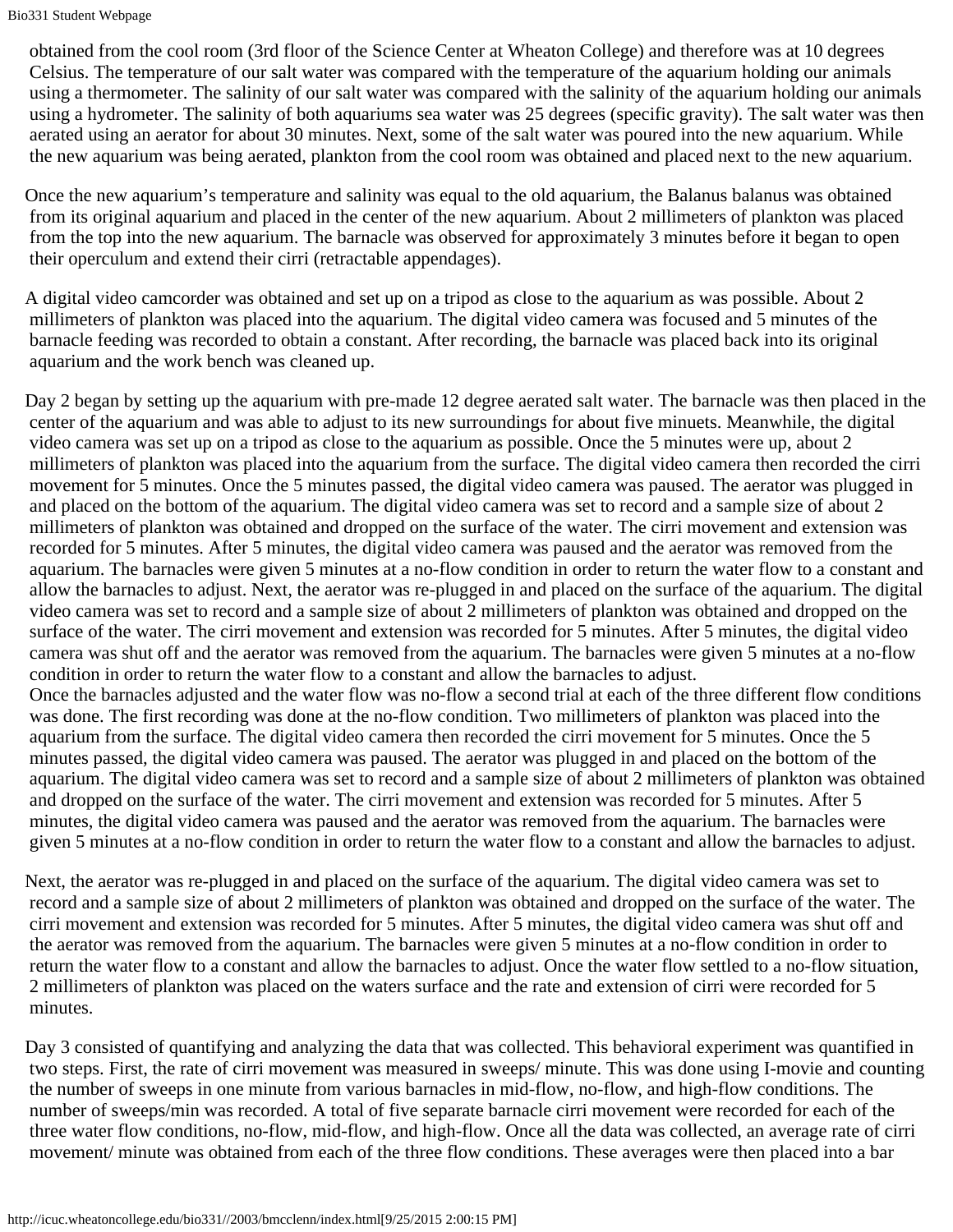Bio331 Student Webpage

graph that depicts the average number of cirri beats/minute for each of the three water flow conditions.

The second step in quantifying the data was to record cirri extension using adobe photoshop. Cirri extension was quantified by determining the height and width of each cirri extension. This was done by recording the number of pixels in Table 1. Recording of pixels was done for each of five samples within each of the three flow conditions. Bar graphs were made depicting the average width and height cirri extension for no-flow, mid-flow, and high-flow conditions (See Figure 2 & 3).

#### **Results**

For this experiment, the cirri rate was measured in sweeps/minute. A total of 5 random samples were recorded for each of the 3 different water flow conditions  $(n=15)$ . For conditions of no-flow the 5 random samples yielded cirri movements of 72, 84, 89, 73, and 70 beats per minute. Averaged together this yielded 77.6 beats per minute. For conditions of mid-flow the 5 random samples yielded cirri movements of 65, 68, 80, 78, and 63 beats per minute. Averaged together this yielded 70.8 beats per minute. For conditions of high-flow 5 random samples yielded cirri movements of 30, 3, 28, 25, and 23 beats per minute. Averaged together this yielded 21.8 beats/ minute. The average beats/ minute for no-flow, mid-flow, and high-flow were placed into a bar graph (See Figure 1). In general the cirri beat at a slower rate, measured in sweeps/minute, during mid-flow circumstances than during no-flow circumstances; however, at high-flow circumstances the cirri movement was significantly lower than at either mid-flow or no-flow conditions.



<span id="page-4-1"></span><span id="page-4-0"></span>The height and width for 5 cirri extensions for each of the three water flow conditions was recorded (n=15). Cirri extension was measured by counting the number of pixels to determine the height and width of each cirri extension. The height and width of each cirri extension for all samples were recorded. Average numbers were obtained for height and width pixel numbers. For conditions of no-flow the 5 random samples yielded cirri width of 13, 15, 12, 14, and 12 pixels. Averaged together this yielded 13.2 pixels. For the same no-flow water condition, the 5 random samples yielded cirri height of 20, 18, 18, 19, and 18 pixels. Averaged together this yielded 18.6 pixels. For conditions of mid-flow the 5 random samples yielded cirri width of 33, 35, 38, 34, and 33 pixels. Averaged together this yielded 34.6 pixels. For the same mid-flow water condition, the 5 random samples yielded cirri height of 19, 19, 21, 21, and 19 pixels. Averaged together, this yielded 19.8 pixels. For conditions of high-flow the 5 random samples yielded cirri width of 33, 35, 38, and 34 pixels. Averaged together this yielded 20.6 pixels. For the same high-flow water condition, the 5 random samples yielded cirri height of 16, 17, 18, 18, and 19 pixels. Averaged together this yielded 17.6 pixels. Bar graphs were constructed so that comparisons between no-flow, mid-flow, and high-flow conditions could be made (See Figure 2 & 3).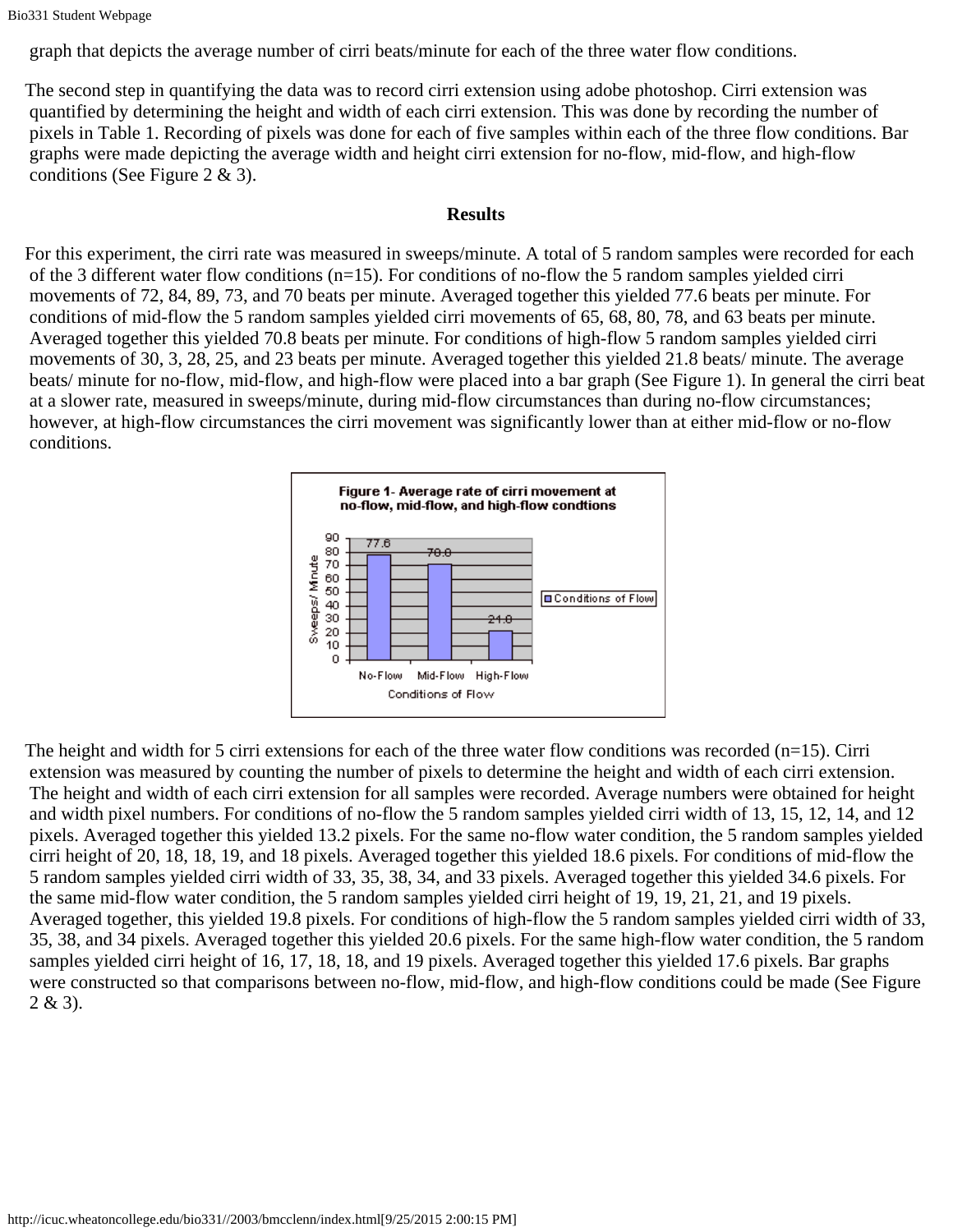

In general the height of cirri extension was around the same number of pixels in all three water flow conditions; however, the width of cirri extension changed dramatically. Mid-flow had the largest average width of cirri (x=34.6) pixels) followed by the average high flow width of cirri (x=20.6 pixels). Low flow conditions yielding the smallest width measurements (x=13.2 pixels) of any of the three flow conditions (no-flow, mid-flow, high-flow.

#### **Discussion and Conclusions**

The general findings of these experiments indicated that for a five minute interval, the barnacles response to either water extreme, no-flow or high-flow, caused reduction in cirri height and width extension. Reduction of cirri width and height was seen through comparing pixel numbers at each of the three water flow conditions. The reduction in width of cirri was more significant than the rate of height of cirri. This is noted by more drastic changes between the three water flow conditions. However, the barnacles rate of cirri movement (number of sweeps/ minute) was largest at a no-flow scenario rather than at a mid-flow or high-flow scenario. Therefore, no-flow conditions, according to my experiments, yielded to the smallest cirri width extension, average cirri height extension, and the largest cirri rate of movement. Midflow conditions yielded large cirri width extension, large height cirri extension, and average rate of cirri movement. At high-flow conditions there was average cirri width extension, small cirri height extension, and the smallest cirri rate of movement.

Based upon these results, these experiments seemed to support two of the three hypotheses. Hypothesis one was that the barnacle will have an average rate of cirri movement, and cirri extension (both height and width) in mid-flow than at either high-flow or no-flow situations. This is because mid-flow is not an extreme water flow condition like no-flow or high-flow conditions; therefore, barnacles will not alter their cirri movement or extension as much to accommodate different environmental conditions. This experiment supported this hypothesis because the average rate of cirri movement and average rate of extension (for both height and width) for mid-flow conditions was less than the rate of cirri movement at no-flow conditions, but more than during conditions of high-flow.

Hypothesis two was that at conditions of no-flow and high-flow the rate of cirri will increase from that of mid-flow and both the height and width or cirri extension will increase due to drastic changes in their environment. This experiment showed that the rate of cirri movement during high-flow conditions was the least, followed by conditions of mid-flow,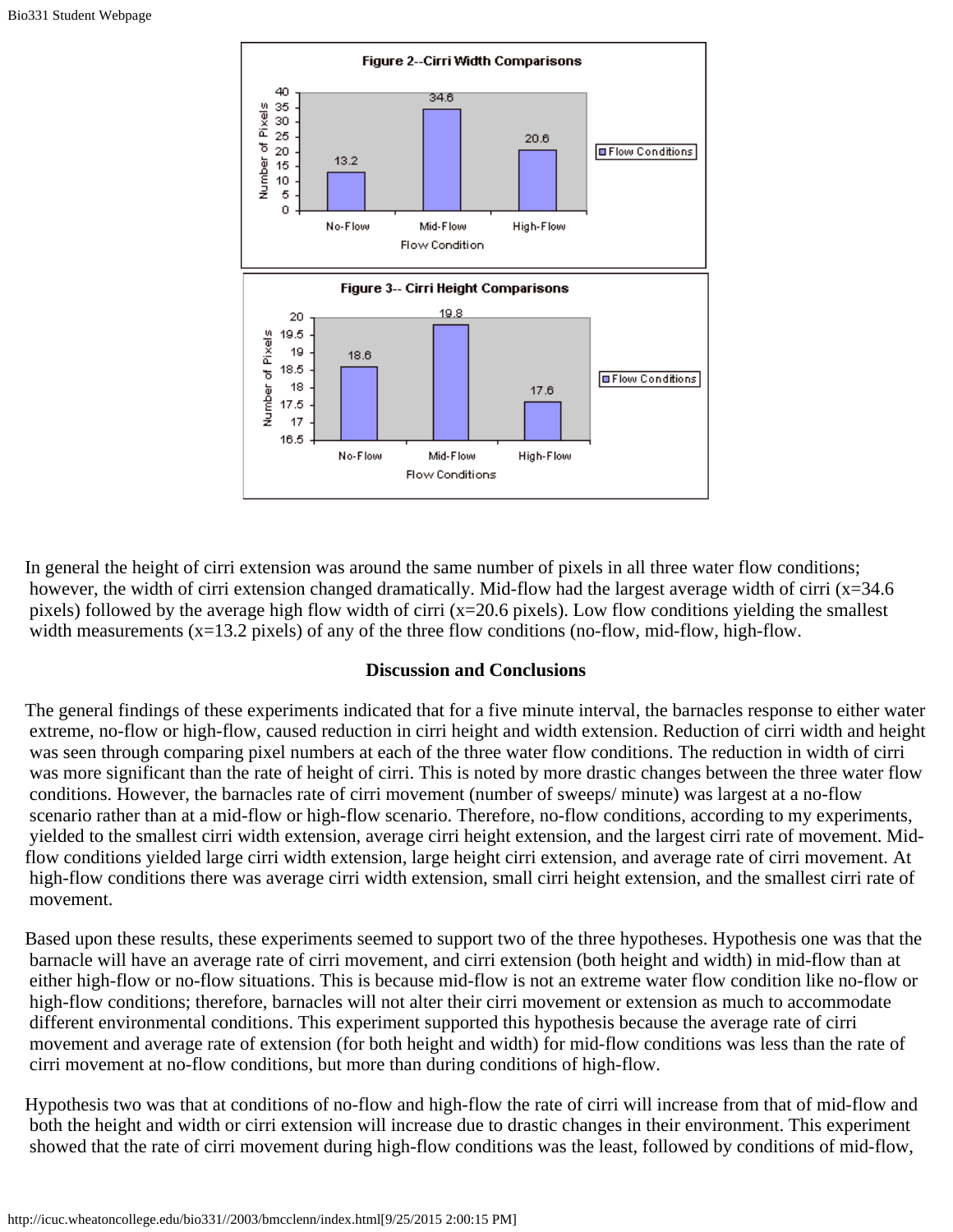```
Bio331 Student Webpage
```
 and conditions of no-flow had the least cirri movement. For cirri width extension, conditions of mid-flow had the largest cirri extension followed by high-flow and no-flow had the least cirri width extension. For cirri height extension, mid-flow had the largest average cirri height, then no-flow, and high-flow had the least cirri height extension.

Hypothesis three was that at a high-flow scenario, the barnacle will retract its cirri and close up completely in order to protect itself from hazardous conditions. Through these experiments, this hypothesis was proven accurate and a cause for possibly some error in this experiment.

In addition to the environmental adaptation of closing up to escape harm, which caused difficulty in obtaining data for certain flow conditions, other possibilities could have caused results to be skewed. Results could have been skewed because the same exact barnacle's cirri were unable to be used for the cirri movement and extension analysis. Results could also have been skewed because at conditions of high flow, the aerator created bubbles which yielded to hard conditions to count cirri movement and extension 100% accurately. If this experiment were to be done again, taking these possibilities for error into account would be helpful in obtaining more accurate results.

The results of my study and the results of both of my collaborators studies, Lisa Martin and Nicole Schaaf, were unable to be correlated. Lisa Martin and I both studied marine organisms that have a hard outer covering, but our experiments were quite different and thus yielded different results. She studied shell preference of the hermit crab while I studied the response of the *Balanus balanus* to different water flow conditions. My results were unable to be correlated with my other collaborator Nicole Schaaf due because she measured her results in terms of food preference and the ability to use chemosensation in that process while i tested my experiment using a constant food source of plankton. Due to these diffficulties my results were unable to be correlated to my collaborators.

 To continue with this experiment in the future, one could study the cirri response to various food sources in response to changes in water flow. Perhaps feeding on one type of prey causes more or less cirri movement/ extension? Another possibility for continuation would be to observe the barnacle's response to the change in water flow over longer periods of time. Perhaps barnacles adjust to different rates of flow and in the end, once they realize that little harm will be placed on them, will adjust and continue with their normal rate of movement and extension.

## **References**

An example of a sessile filter feeder: The Barnacle (1997). Retrieved April 24, 2003 from http://vcs.abdn.ac.uk/BIO\_SOIL/barnacle/contents.html

| Beller, Patricia. (2000). Balanus sp. Barnacles Percebes. Retrieved April 24, 2003 from |  |  |  |  |
|-----------------------------------------------------------------------------------------|--|--|--|--|
| http://www.oceanoasis.org/fieldguide/balanus.html                                       |  |  |  |  |

Dill, Lawrence & Gillett, Jill (1992). Feeding time: stress and barnacles. Economist Newspaper Ltd., 322, pp. 80-82.

Mauck, R.A. & Harkless, K.C. (2001). The effect of group membership on hiding behavior in the northern rock barnacle, Semibalanus balanoides. Animal Behaviour, 62, pp. 743-748.

Pullen, Julie. & LaBarbera, Michael. (1991). Modes of Feeding in Aggregations of barnacles and the Shape of Aggregations. The Biological Bulletin, 181, pp. 442-452.

Sturdy, J.C.G. (1983). Barnacle responses. Retrieved April 24, 2003 from http://www.cb1.com/~john/research/barnacle.html

# **Credits**

Barnacle image #1 downloaded from <http://www.maritimstart.com/images/skipsrurbalanuscrenatus.jpg>

via google on 3/05/2003

*Balanus balanus* barnacle downloaded from google on 3/25/2003 at